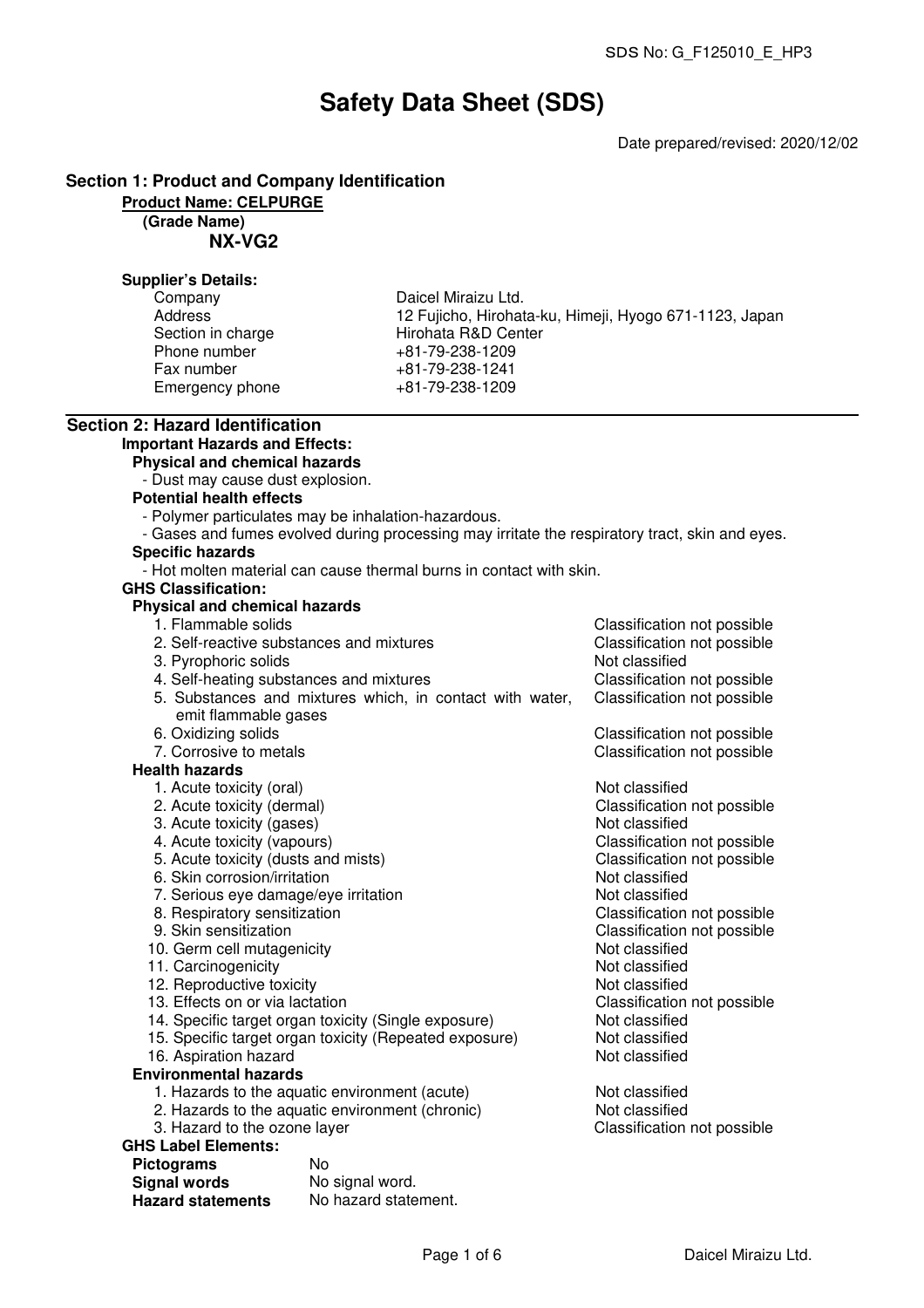### **Precautionary statements**

**Prevention** 

- Read the Safety Data Sheet (SDS) before handling the material. Do not handle until all safety precautions have been understood.

- Use protective gears when you handle the material.

- Provide a local ventilation system in the processing room.
- Avoid release to the environment.

- Use appropriate fire extinguisher in case of fire.

Response

- IF IN EYES: Rinse cautiously with water for several minutes. Remove contact lenses, if present and easy to do. Continue rinsing.

- If eye irritation persists: Get medical advice/attention.

- IF ON SKIN: Wash with plenty of water.

Storage

- Protect from sunlight. Store away from heat, open flames and all ignition sources.

Disposal

- Dispose of contents and container should be in accordance with applicable laws and ordinances.

### **Section 3: Composition/Information on Ingredients Substance/Mixture:** Mixture **Ingredients:**

Styrene-acrylonitrile copolymer(SAN)

Filler

Others (Trade Secret)

**Composition:**

SAN SAN Equal to or greater than 50 mass percent<br>Filler Filler

Others Less than 5 mass percent \* Trade secret as to precise ratio of ingredients.

Less than 50 mass percent

**Hazardous Ingredients/Impurities, which are within the meaning of the GHS, and are present above cut-off level:**

Styrene Less than 0.3 mass percent **Published Reference No. of Gazette (Japan):** SAN:6-126 **CAS No:**

SAN:9003-54-7

### **Section 4: First-Aid Measures**

### **Inhalation:**

If inhaled a volume of vapors or gases of the hot molten material, remove victim to fresh air and keep at rest. Get medical attention in case having coughs, breathing or other difficulties.

### **Skin Contact:**

Wash with water. Get medical attention in case of suffering from eczema. If contacted with condensates of gases evolved from the hot molten material, wash thoroughly with soapy water. If contact with the hot molten material, cool in clean water and get medical attention.

#### **Eye Contact:**

Rinse eyes with plenty of water immediately. Rubbing eyes may cause irritation or injure the cornea. Remove contact lenses, if present and easy to do. Get medical attention in case of any abnormalities.

### **Ingestion:**

No acute toxicity if swallowed. If large amount swallowed, get medical attention.

### **Section 5: Fire-Fighting Measures**

### **Extinguishing Media:**

Water, carbon dioxide, dry chemical, foam

#### **Specific Hazards arising from the Chemical:**

The material may produce intense heat, dense black smoke, toxic fumes of gases containing carbon dioxide, carbon monoxide and nitrogen/phosphorus/halogen compounds on combustion.

### **Special Protective Actions for Fire-Fighters:**

Fire-fighters should be equipped with self-contained breathing apparatus and wear proper protective equipment (helmet with face shield, bunker coats, gloves and rubber boots).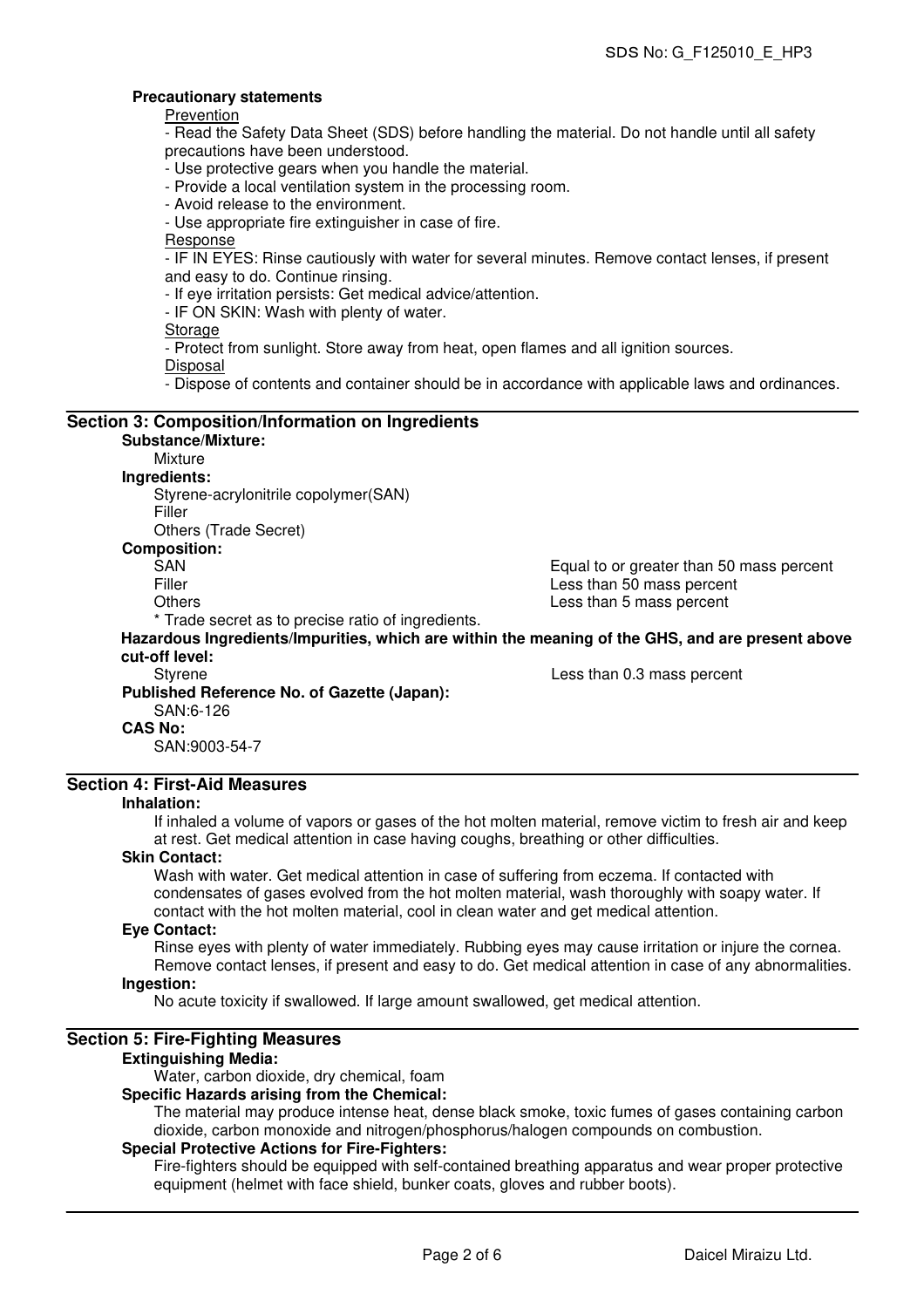### **Section 6: Accidental Release Measures**

### **Personal Precaution, Protective Equipment and Emergency Procedures:**

Spilled material may cause slippage. Collect and dispose them with proper protective gears on if spilled.

#### **Environmental Precautions:**

Spills and releases of the material might cause environmental pollution. Immediate and full recovery should be done if accidentally spilled or released.

### **Methods and Materials for Containment and Cleaning Up:**

Shovel and sweep up spills and releases, or use industrial vacuum cleaner. Put them into container for disposal.

#### **Second Accident Prevention Measure:**

Eliminate heat, open flames and all ignition sources nearby.

### **Section 7: Handling and Storage**

### **Handling:**

#### **Technical measure**

- Wear protective gears to avoid burn on molding process.
- Wear protective gears to avoid contact in eyes or on skin, and to avoid inhalation, whenever gases, fumes or dusts are generated on handling or processing. Local ventilation may be recommended.

### **Hygienic measure**

- Gases and fumes evolved during processing may irritate the respiratory tract and skin, large amount of them might cause nausea and headache in certain people. Avoid inhalation.
- Do not bend head/hands to the nozzle/dies during processing. The hot molten materials may be splashed due to evaporation of absorbed moisture. Installation of splash prevention cover to the processing machines is recommended. Pay attention especially at around the higher limit of the temperature range. The higher the temperature is, the readilier the material splash occurs.

#### **Precautions for safe handling**

- Molten material under high temperature may decompose and produce hazardous gases and may ignite at worst when left in air uncooled, so cool it down (for example, in water) immediately.
- Molten material inside the heating unit (for example, heating barrel of injection machine) under high temperature may produce hazardous gases when left for a time, so be careful.
- Dust emerged from cutting, sanding, grinding or other mechanical processing may cause dust explosion with static discharge or electrical sparks. Keep work places clean to avoid accumulation.

#### **Storage:**

#### **Conditions for safe storage**

- Protect from sunlight. Keep away from heat, open flames and all ignition sources. Take precautionary measures against static discharge. Protect from water and moisture. Avoid overload to prevent collapse of cargos.

### **Specific designs for vessels**

- No information is available.

#### **Section 8: Exposure Controls/Personal Protection**

#### **Control Concentration:**

Not established.

#### **Tolerable Concentration:**

Not established. The figures shown below can be used for reference. Japan Association of Industrial Health (2014) Class 3 dust

|              | TWA     | respirable                              | $2 \text{ mg/m}^3$   |
|--------------|---------|-----------------------------------------|----------------------|
|              | TWA     | total                                   | $8 \text{ mg/m}^3$   |
| ACGIH (2012) |         | PNOS (Particle Not Otherwise Specified) |                      |
|              | TLV-TWA | respirable                              | $3 \text{ mg/m}^3$   |
|              | TLV-TWA | total                                   | 10 mg/m <sup>3</sup> |

### **Engineering Measure:**

Gases and fumes may be evolved during processing at high temperature, therefore, installation of local ventilation is recommended.

### **Respiratory Protection:**

Dust respirator should be worn in mechanical processing or sanding of moldings that may cause dust. In high gases/fumes concentration area, a chemical cartridge respirator (for organic chemicals) should be worn.

#### **Hand Protection:**

Use adiabatic gloves in handling molten material.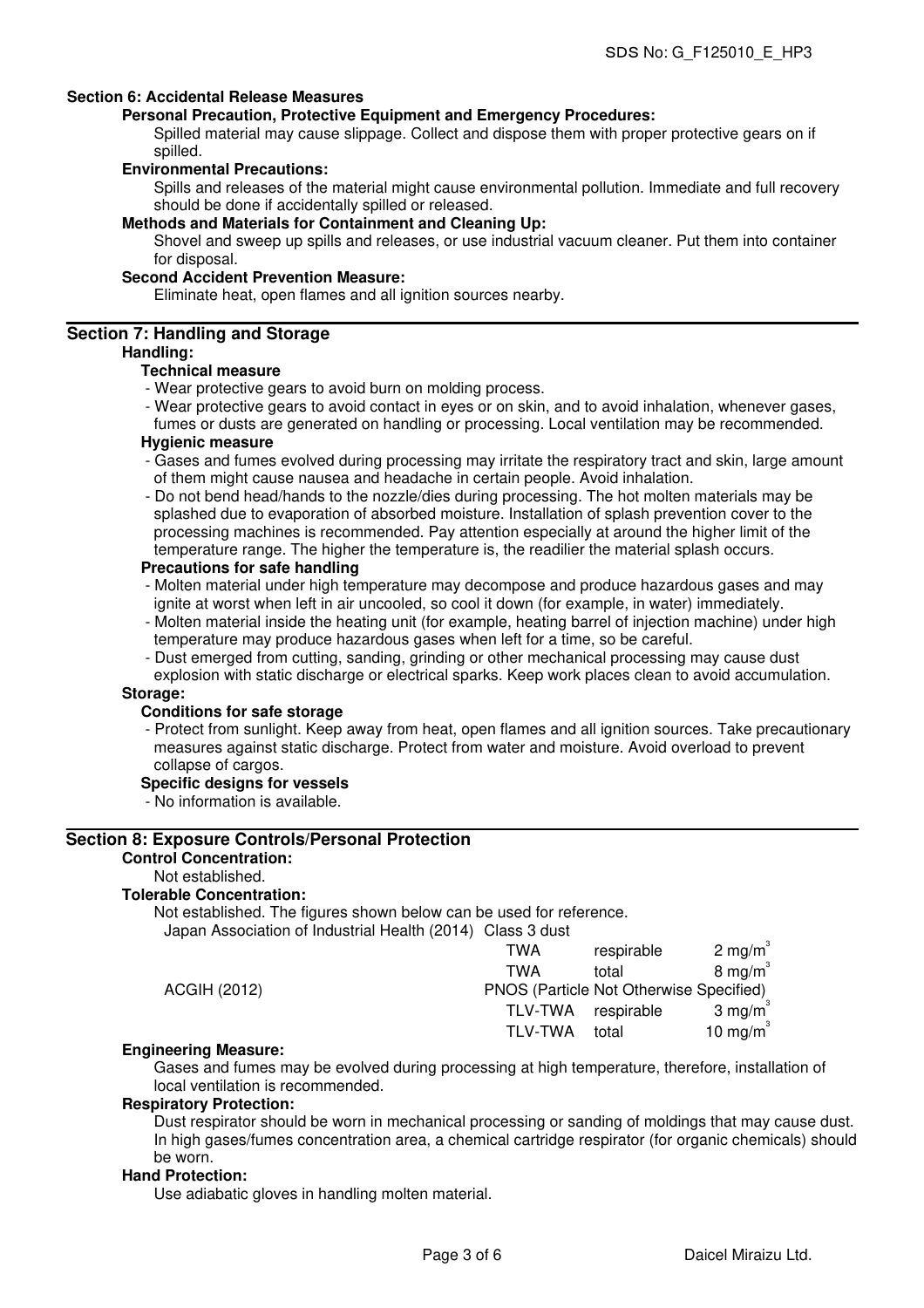#### **Eye Protection:**

Use protective goggles in operations that may cause dust. **Skin and Body Protection:** Wear clothes with long sleeves in handling hot molten material.

| <b>Section 9: Physical and Chemical Properties</b>   |                                                                  |
|------------------------------------------------------|------------------------------------------------------------------|
| <b>Physical State:</b>                               | Solid in granular shape                                          |
| Colour:                                              | Indefinite (the colour differs depening on the colour<br>number) |
| Odour:                                               | Odourless (normal temperature)                                   |
| <b>Melting Point/Freezing Point:</b>                 | Shows no definite melting point.                                 |
| <b>Flammability:</b>                                 | May catch fire                                                   |
| <b>Upper/Lower Flammability or Explosive Limits:</b> | No information                                                   |
| <b>Flash Point:</b>                                  | No information                                                   |
| <b>Auto-Ignition Temperature:</b>                    | No information                                                   |
| Solubility:                                          | Insoluble in water                                               |
| <b>Vapour Pressure:</b>                              | No information                                                   |
| <b>Relative Density:</b>                             | Approx.1.4                                                       |
| <b>Particle Characteristics:</b>                     | Polymer particles might form explosive gas mixture               |

### **Section 10: Stability and Reactivity**

### **Reactivity:**

The material does not react with water.

### **Chemical Stability:**

Stable in normal storage and handling.

### **Possibility of Hazardous Reactions:**

No information

**Conditions to Avoid:**

Handling and storage near heat, open flames and all ignition sources. Storage under sunlight. **Incompatible Materials:**

#### None

#### **Hazardous Decomposition Products:**

The material may produce dense black smoke, toxic fumes of gases containing carbon dioxide, carbon monoxide and nitrogen/phosphorus/halogen compounds on combustion.

### **Section 11: Toxicological Information**

**Acute Toxicity (Oral):** No data available **Acute Toxicity (Dermal):** No data available **Acute Toxicity (Gases):** No data available **Acute Toxicity (Vapours):** No data available **Acute Toxicity (Dusts and Mists):** No data available **Skin Corrosion/Irritation:** No data available (Gases/fumes evolved during drying/processing may be irritative.) **Serious Eye Damage/Eye Irritation:** No data available (Gases/fumes evolved during drying/processing may be irritative.) **Respiratory Sensitization:** No data available **Skin Sensitization:** No data available **Germ Cell Mutagenicity:** No data available **Carcinogenicity:** No data available **Reproductive Toxicity:** No data available **Effects on or via Lactation:** No data available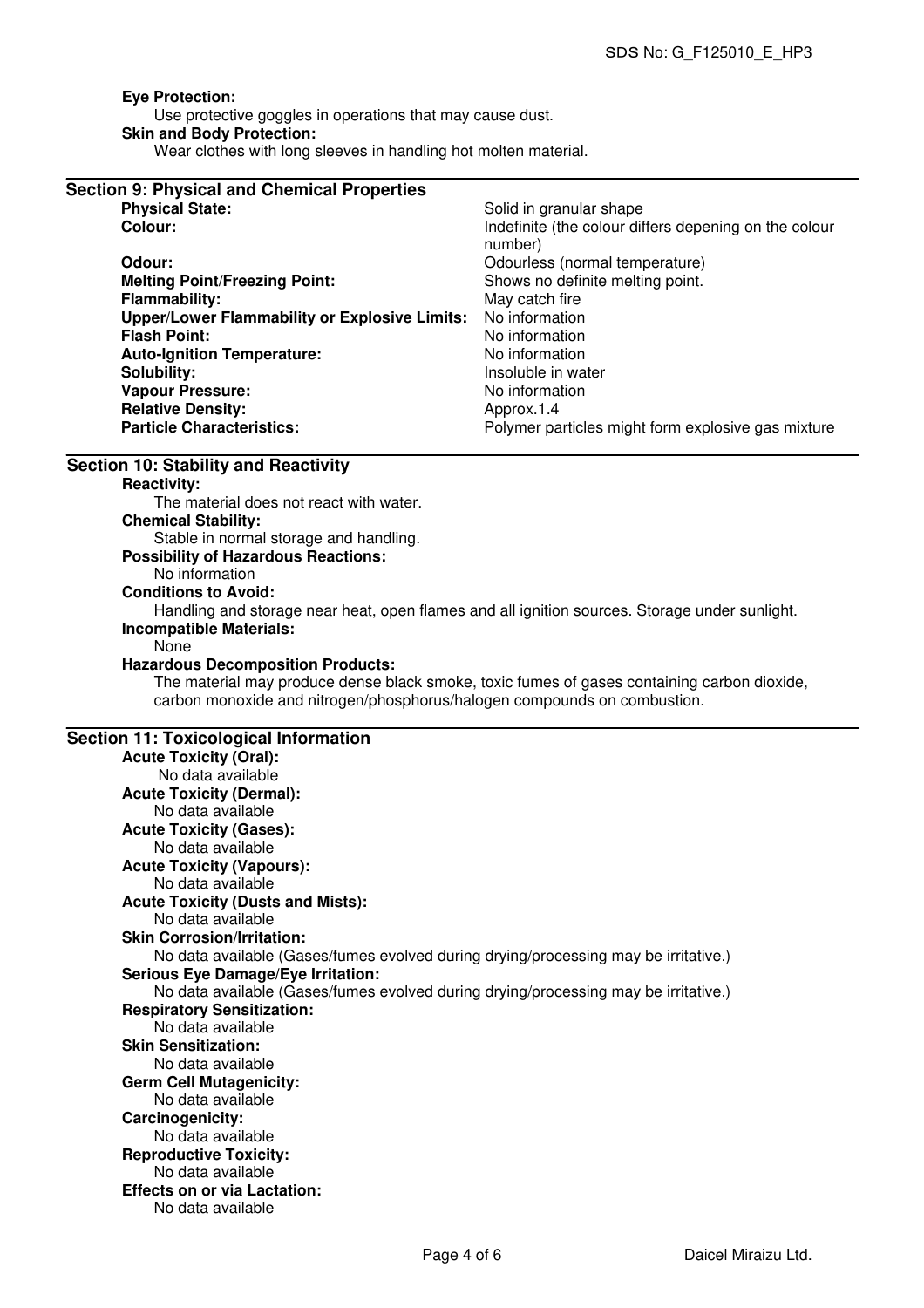**Specific Target Organ Toxicity (Single Exposure):** No data available **Specific Target Organ Toxicity (Repeated Exposure):** No data available **Aspiration Hazard:** No data available

### **Section 12: Ecological Information**

**Toxicity:**

No data available **Persistence and Degradability:** No data available **Bioaccumulative Potential:** No data available **Mobility in Soil:** No data available **Hazard to the ozone layer:** No data available **Other adverse effects:**

Never be abandoned or dumped in any ocean or water area in order to prevent marine animals and birds from ingesting.

### **Section 13: Disposal Consideration**

Dispose of the material and its container should be in accordance with applicable laws and ordinances.

### **Section 14: Transport Information**

The material is not classified as dangerous/hazardous substance/mixture under any international transport regulations by road, rail, sea or air.

**UN Number:** Not classified **UN Proper Shipping Name:** Not classified **UN Transport Hazard Class:** Not classified **UN Packing Group:** Not classified<br> **Environmental Hazards:** Not classified

Not classified as marine pollutant substance/mixture according to the IMDG Code.

#### **Special Precautions for users:**

- Secure the containers firmly to prevent collapse of cargos.
- Avoid wetting or rough handling to prevent the containers from damage.
- Spilled material may cause a slipping hazard, therefore, collect them immediately if spilled.

### **Section 15: Regulatory Information**

### **Domestic Regulation(Japan):**

### **The Fire Defense Law**

- Designated as Flammables (3,000kg or above in storage).

### **Poisonous and Deleterious Substances Control Law**

- Not designated as poisonous nor deleterious substances.

### **Pollutant Release and Transfer Register (PRTR Law)**

- The material(s) does not contain any relevant substances.

### **Industrial Safety and Health Law (Article 57-2)**

- The products contain the following chemical substances subjected to notification.

Styrene (No.323)

### **Wastes Disposal and Public Cleaning Law**

- Industrial Waste (Waste Plastics)

### **Foreign Exchange and Foreign Trade Law**

- Goods relevant to row 16 of appended Table 1 of Export Trade Control Order.

### **International Regulation:**

The material is not subject to the Montreal Protocol on Substances that Deplete the Ozone Layer, the Stockholm Convention on Persistent Organic Pollutants nor the Rotterdam Convention on the Prior Informed Consent Procedure for Certain Hazardous Chemicals and Pesticides in International Trade.

**Section 16: Other Information Disclaimer:**